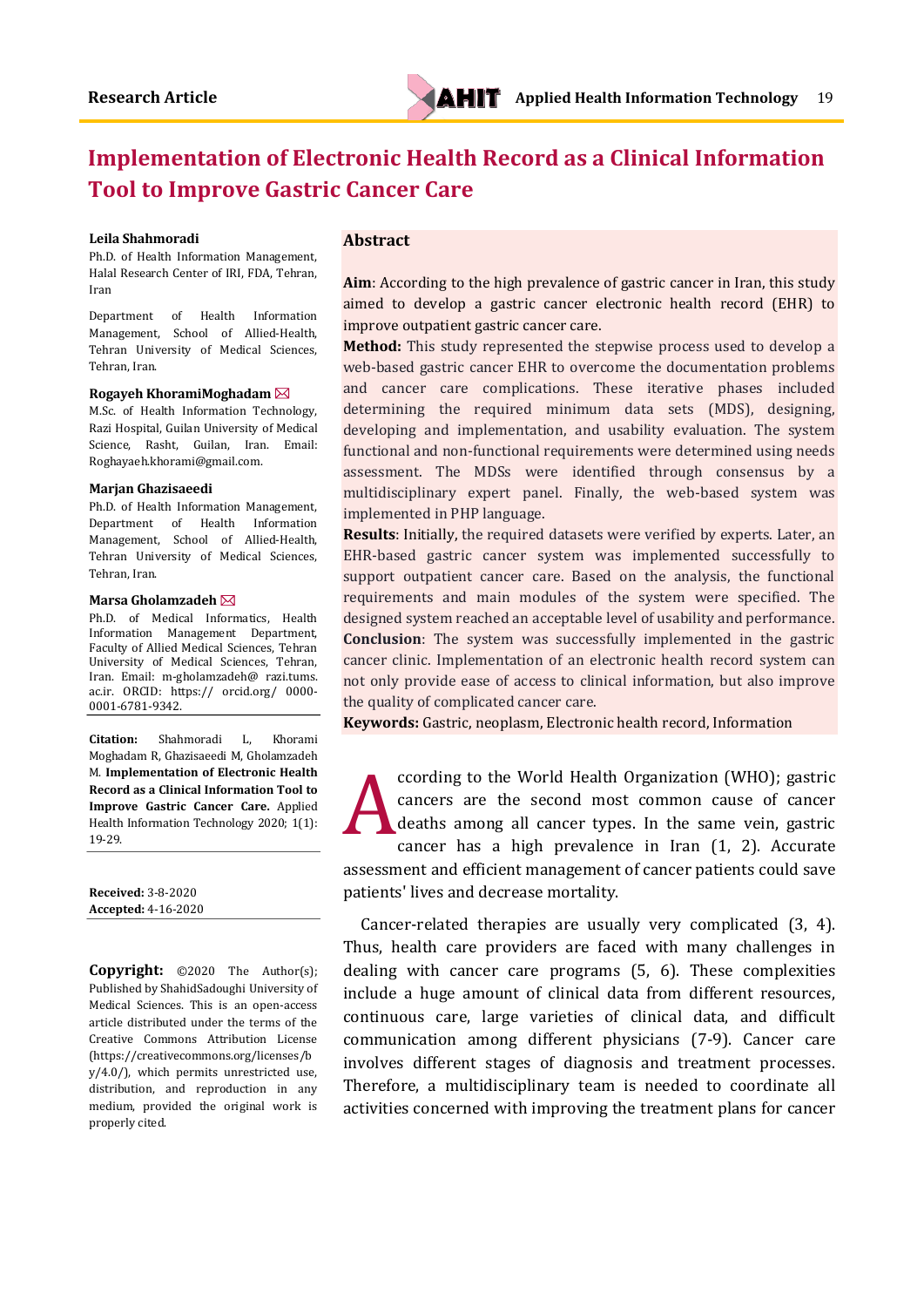patients (7). The efficient cancer care plan plays a prominent role in mortality reduction, but patient management with a large amount of clinical data makes cancer care more complex (6, 10, 11). Thus, researchers should adopt new technologies to manage cancer patient clinical data.

Electronic health record (EHR) can provide a useful platform to facilitate the sharing of health information. The EHR covers all functions of a traditional medical record with high quality (12-15). Based on the results of different studies, implementation of EHR is a useful solution in the process of care in oncology clinics (16). Moreover, pieces of evidence outline the critical role of EHR in improving cancer care and care coordination (10, 12, 17, 18). The EHR provides valuable information for physicians and researchers to manage complex circumstances such as cancer by tracking the advancement of therapeutic process (19, 20).

Due to the high prevalence of gastric cancer in Iran, developing a gastric cancer EHR can enhance clinical documentation, track conditions, and follow-up cancer patients more efficiently. Therefore, the main objective of this research was to implement a gastric cancer EHR to manage outpatient care and improve the quality of care.

### **Method**

This developmental research was conducted in three phases as follow:

### **Phase 1: Determining minimum data sets**

In order to determine the MDSs, a literature review was conducted to find related studies and evidences. Electronic databases, including PubMed, Scopus, and Google Scholar were searched as the world's largest abstract and indexing databases from 2005 to 2017 using the following search terms: "gastric cancer", "gastrointestinal Neoplasms", "stomach cancer", and "data set". The retrieved articles were reviewed by researchers to find suitable

datasets. Moreover, patients' medical records and experts' consultation were used to discover the required data sets.

Based on the literature review and expert consultation, a five-point Likert scale questionnaire was designed, which options ranged from ''strongly disagree'' to ''strongly agree'' to identify essential data sets. The content validity index (CVI) and content validity ratio (CVR) were calculated to determine the questionnaire's content validity. Reliability of the questionnaire was assessed by split-half method and Cronbach's alpha of 0.82. A multidisciplinary expert panel (22 experts in oncology, gastroenterology, internal medicine, and radiotherapy) was formed. These experts were required to read the questions and discuss about them until a consensus is reached. The questionnaire consisted of two parts: experts' demographic information (nine items) and experts' attitudes toward gastric cancer datasets (23 items). The level of consensus for each item was determined at 75%.

To identify the proper framework of EHR system, a paper-based gastric cancer care process was analyzed carefully in the study site. At this stage, one of the researchers played the role of an observer in the clinic to analyze the patient management workflow. All observations were recorded in terms of actors, tasks, and processes to recognize functional requirements of the final system. Later, the general model of the system was obtained.

# **Phase 2: Designing, developing, and implementing**

The second phase was designing and developing an EHR-based system. A web-based platform was selected to enhance communication between clinical staff and system accessibility. The system was developed based on the PHP programming language. Next, the system prototype was developed to enhance the system usability. The demographic and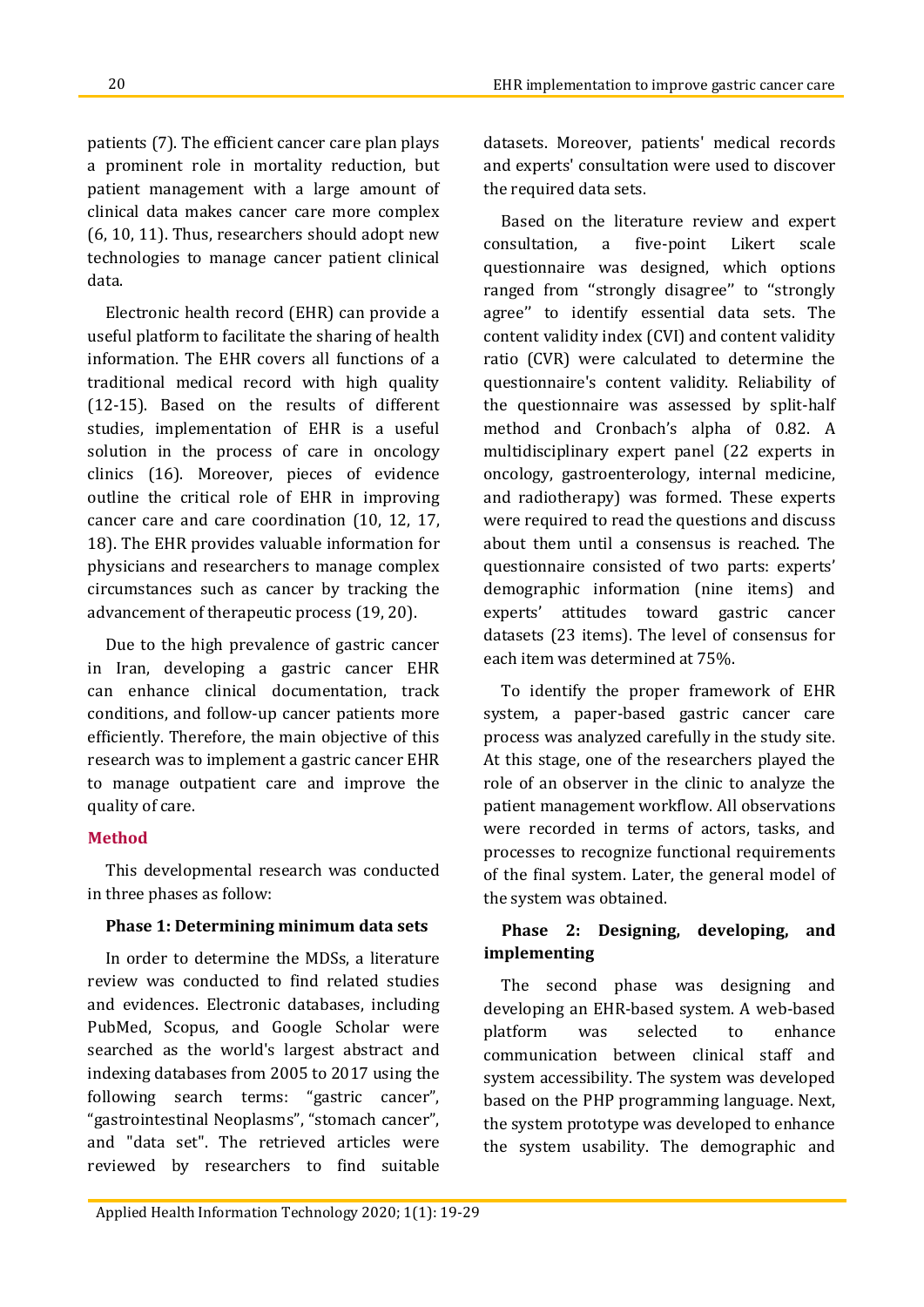clinical data of 914 patients were entered into the system from paper-based medical records.

## **Phase 3: Usability evaluation**

In this phase, the ISO 9241 questionnaire was administered to evaluate the system usability. This questionnaire is one of the most reliable and suitable tools applied to assess the health information system usability (21). In this study, the short version of Isometrics questionnaire was used. The questionnaire comprises of 15 items over suitability of the task (eight questions), self-descriptiveness (one question), controllability (four questions), and errortolerance (two questions). To evaluate humancomputer interactions, 10 physicians and 10 clinic staff participated. The results were analyzed and descriptive statistics were calculated using SPSS software (version 20).

### **Results**

In the first phase of the study, based on the findings, 72% of the participants were male and 50% were assistant professors. Most of the experts (49%) had a work experience of about 10–20 years and 13.64% of them had a work experience of higher than 20 years.

The final datasets were obtained by combining the results of the literature review and consensus among experts. The required minimum dataset was approved by the expert group. After a consensus, 32 data elements were determined as essential datasets, which can be categorized into two main categories of demographic information and clinical information. The clinical information was classified into seven categories: medical history, history of the current illness, pathology information, metastasis information, treatment, death information, and habits. The highest number of items belonged to the treatment group. All approved datasets are described in Tabel 1.

In the second phase, the functional and nonfunctional requirements were identified based on the needs' assessment, literature review, and expert consultation; as a result, the problems and hazards of the current system were recognized by observation. Finally, general model of the final system was determined (Fig. 1).

According to the findings, the database was designed to store all demographic and clinical information of the patients and users. In gastric cancer EHR, a medical record profile was created for each patient by the system automatically. Based on two- tier architecture, the database and tables were defined on the server-side. A modular approach was applied to design the system components. According to the needs assessment, the system consists of eight main modules (Table 2).

One of the most significant aspects of the web-based system is its automatic coding section. To enhance cancer care system interoperability, EHR should use health information standards such as International Classification of Diseases Classification (ICD), Logical Observation Identifier Names and Codes (LOINC), or Systematized Nomenclature of Medicine-Clinical Terms (SNOMED-CT). The ICD is a standard vocabulary for disease, health status, and external causes of injuries. The purpose of ICD, as a database and universal standard for

identifying medical laboratory observations, is t o facilitate comparison of diseases and causes of death among nations.

Health specialists and staff can access a webbased portal for gastric cancer patients through the URL address (www.rgcancer.ir). By implementing a simple interface, users can reach the data easily. Moreover, they can access an electronic medical record for each patient in a new window. Figure 2 illustrates different screenshots from the system.

Additionally, the system had the capability of generating statistical reports and representing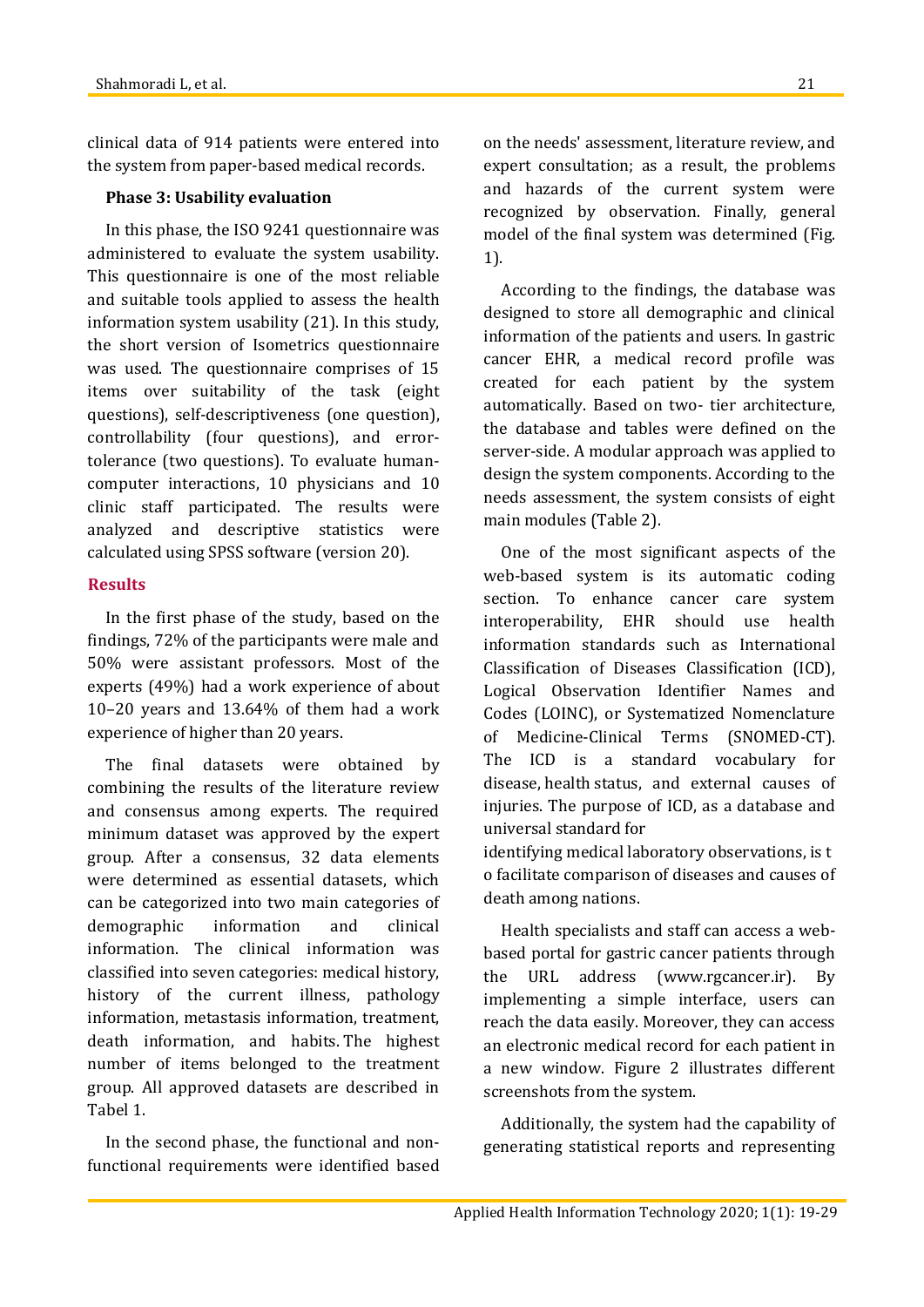statistical data in the form of charts to improve information retrieval. Hence, physicians and healthcare providers can apply this system in the context of clinical research. These reports are produced automatically.

In the third phase, all software errors were fixed and resolved in an iterative process. Algorithms, queries, and web server accuracy can be assessed through performance testing. Since the system should be tested in a real environment to measure its performance (22), the system was implemented as a pilot application in the setting. The syntax, semantic, and logical errors of the software were determined through performance testing. The obtained results were rational and acceptable.

Usability evaluation is an essential process in health information systems to ensure the system's capability to meet the users' requirements. To this end, the experts' viewpoints were collected and analyzed. Distribution frequency of answers to each question was considered and the required revisions were applied in the usability evaluation survey using SPSS v.20.

Table 3 represents the frequency of answers to each question. The findings indicated that the majority of users (72.3%) were strongly agree, 18% were agree, 7.75% were disagree, and 0.05% of users were strongly disagree. Overall, the analysis of evaluation results among the five ISO usability criteria indicated that the mean score of suitability for the task, selfdescriptiveness, controllability, and error tolerance were about 25.62%, 25%, 25.02%, and 20.61%, respectively. The findings indicated that the highest mean score was related to the suitability of the task.



**Figure 1:** The general model of the gastric cancer EHR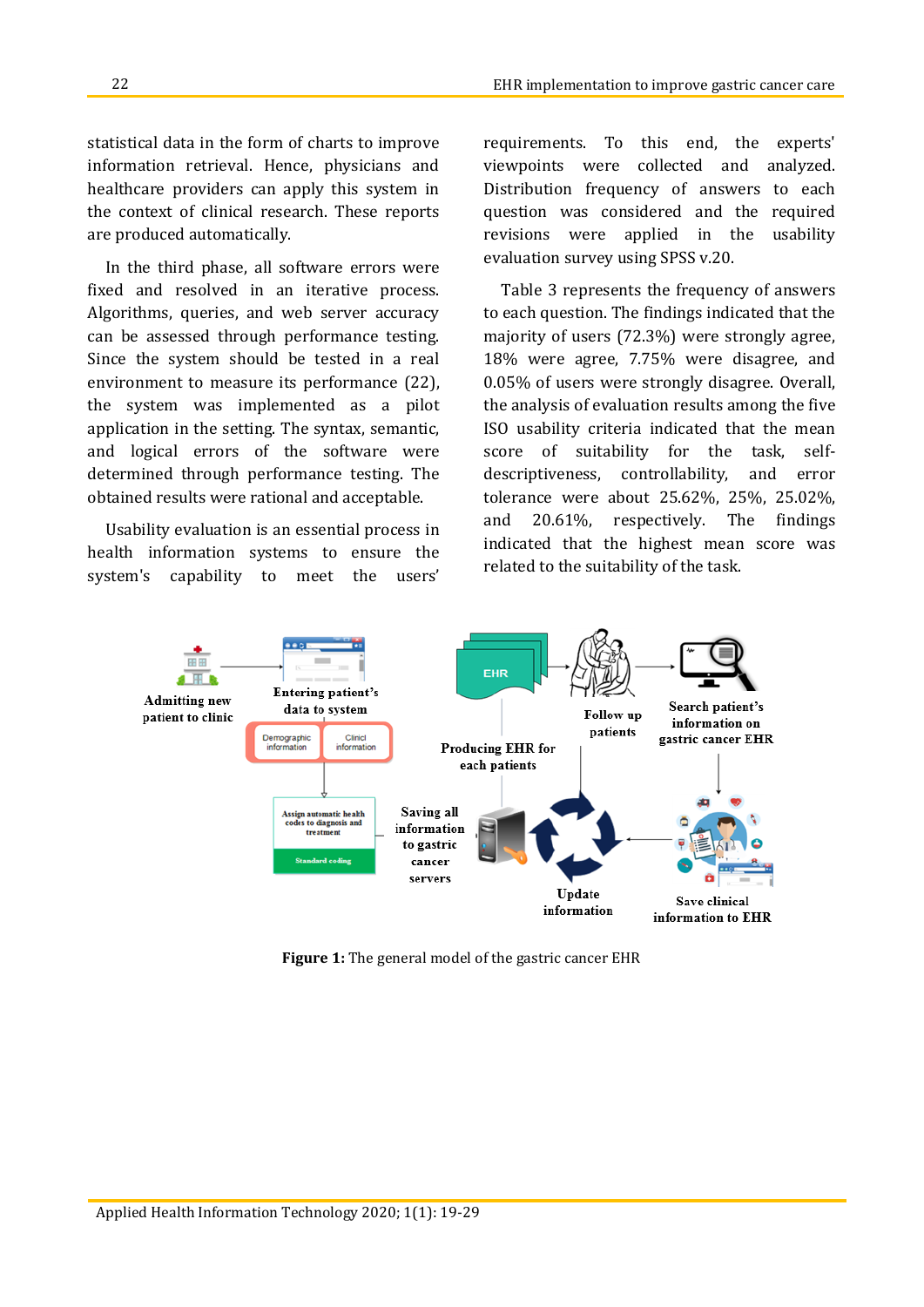|                                                       |                                      |                                            | تشخيص DX                                                                                     |
|-------------------------------------------------------|--------------------------------------|--------------------------------------------|----------------------------------------------------------------------------------------------|
|                                                       | ICD Code                             |                                            | تاريخ تشخيص DX Date                                                                          |
|                                                       |                                      |                                            |                                                                                              |
|                                                       |                                      |                                            |                                                                                              |
|                                                       | (Pathological Stage (TNM             |                                            | Differentation                                                                               |
|                                                       |                                      | T                                          | Poor Diff                                                                                    |
|                                                       |                                      |                                            | علايم بيمار هنكام مراجعه Symptoms                                                            |
| <b>احرد شکم</b>                                       | □ بى اشتبايى                         |                                            | □ كاھش وزن                                                                                   |
| ا سوزش سر دل<br>⊟ آئمی                                | □ تبوع و استفراغ<br><b>□ ديسفاژي</b> |                                            | <b>الستفراغ خونی</b><br><b>ا وجود خون در مدفوع</b>                                           |
|                                                       |                                      |                                            |                                                                                              |
|                                                       |                                      |                                            | نوع پاتولوژي سرطان معده<br>وجود متاستاز                                                      |
|                                                       |                                      |                                            |                                                                                              |
|                                                       |                                      | ٠                                          | خير                                                                                          |
|                                                       | <b>Gastric cancer pathology</b>      |                                            | نوع پاتولوژی سر طان معده                                                                     |
| Carcinoma <sup>[11]</sup>                             | (Lumphoma (MALT □                    |                                            | Adenocarcinoma <sup>[1]</sup>                                                                |
| Unspecified                                           | Other [                              |                                            | Gist <sup>[1]</sup>                                                                          |
|                                                       | <b>Anatomical location</b>           |                                            | محل آناتومیکی سرطان                                                                          |
| Body O                                                | Fundas $\Box$                        |                                            | Cardia [                                                                                     |
| Lesser Curvature                                      | Pylorus <sup>1</sup>                 |                                            | Antrum                                                                                       |
|                                                       |                                      | <b>Treatment Plan</b>                      | روند بېبودی و درمان                                                                          |
|                                                       |                                      |                                            | توم درمان Intervention type                                                                  |
|                                                       | <b>ال</b> راديوتراپى                 | ⊟ چراحی                                    | ⊜ شیمی در مانی                                                                               |
|                                                       |                                      |                                            | <b>Type of surgery</b><br>نوع جراحی                                                          |
|                                                       |                                      | Subtotal Gastrectomy                       | $\operatorname{\mathsf{T}otal}\nolimits\operatorname{\mathsf{G}}\nolimits$ astrectomy $\Box$ |
|                                                       |                                      | Feeding tube placement $\Box$              | Gastrojejunostomy bypass                                                                     |
|                                                       |                                      | Stent placement                            | Remove of lymph nodes □                                                                      |
|                                                       |                                      |                                            | ICD9CM Code                                                                                  |
|                                                       |                                      |                                            |                                                                                              |
|                                                       |                                      |                                            | LOINC Code                                                                                   |
|                                                       |                                      |                                            |                                                                                              |
|                                                       | <b>Loinc Codes</b>                   |                                            | لیست کدهای LOINC                                                                             |
|                                                       |                                      | تعداد دفعات راديوتراپى                     | تعداد دفعات شيمى درمانى                                                                      |
|                                                       |                                      |                                            |                                                                                              |
|                                                       |                                      |                                            |                                                                                              |
|                                                       |                                      | Capecitabin <sup>(1)</sup><br>Other $\Box$ | Cisplatin<br>Taxotere <sup>1</sup>                                                           |
|                                                       |                                      | Farmarbucil <sup>O</sup>                   | (Fluorouracil (5-FU □                                                                        |
|                                                       |                                      | Elaxotin O                                 | Epirubicin                                                                                   |
|                                                       |                                      |                                            |                                                                                              |
| Chrome مرورگر G X<br>سامانه پرونده پزشکی الکترون / ×  | $x$ +                                |                                            |                                                                                              |
| v.rgcancer.ir/charts.php                              |                                      | Q Search<br>$\epsilon$                     | ☆自 ◎ ↓                                                                                       |
| Getting Started C Suggested Sites M Web Slice Gallery |                                      |                                            |                                                                                              |
|                                                       |                                      |                                            | سامانه پرونده پزشکی الکترونیکی بیماران مبتلا به سرطان معده<br>سامانه<br>برونده<br>ېزشكى      |
| 'مدیریت برنامه' خوش آمدید!خروج از سیستم               |                                      |                                            | الكترونيك فإودن برونده حستجو كاربران سيستم<br>بيماران                                        |
| Age range                                             | بازه سنی بیماران                     | نوم محل سکونت                              | موقارجنسيت بيماران                                                                           |
|                                                       |                                      |                                            | سرطان                                                                                        |
| $3 - 1 - 1$<br>$3 - 1 - 64$                           | $3 - 7 - 61$                         |                                            | معده                                                                                         |
|                                                       |                                      |                                            |                                                                                              |
| $3 - 4 - 6$                                           | $J - T U T$                          |                                            |                                                                                              |
|                                                       |                                      |                                            |                                                                                              |
|                                                       |                                      |                                            |                                                                                              |
| $J_{\rm m} \approx 0.1$                               | $J = T U T$                          |                                            |                                                                                              |
|                                                       |                                      |                                            |                                                                                              |
| $J = 10.68$                                           | $J - 1 - U T$                        |                                            |                                                                                              |
| $J_0 + D_1$                                           | Location                             |                                            | Sex                                                                                          |

**Figure 2.** Some screenshots the gastric cancer EHR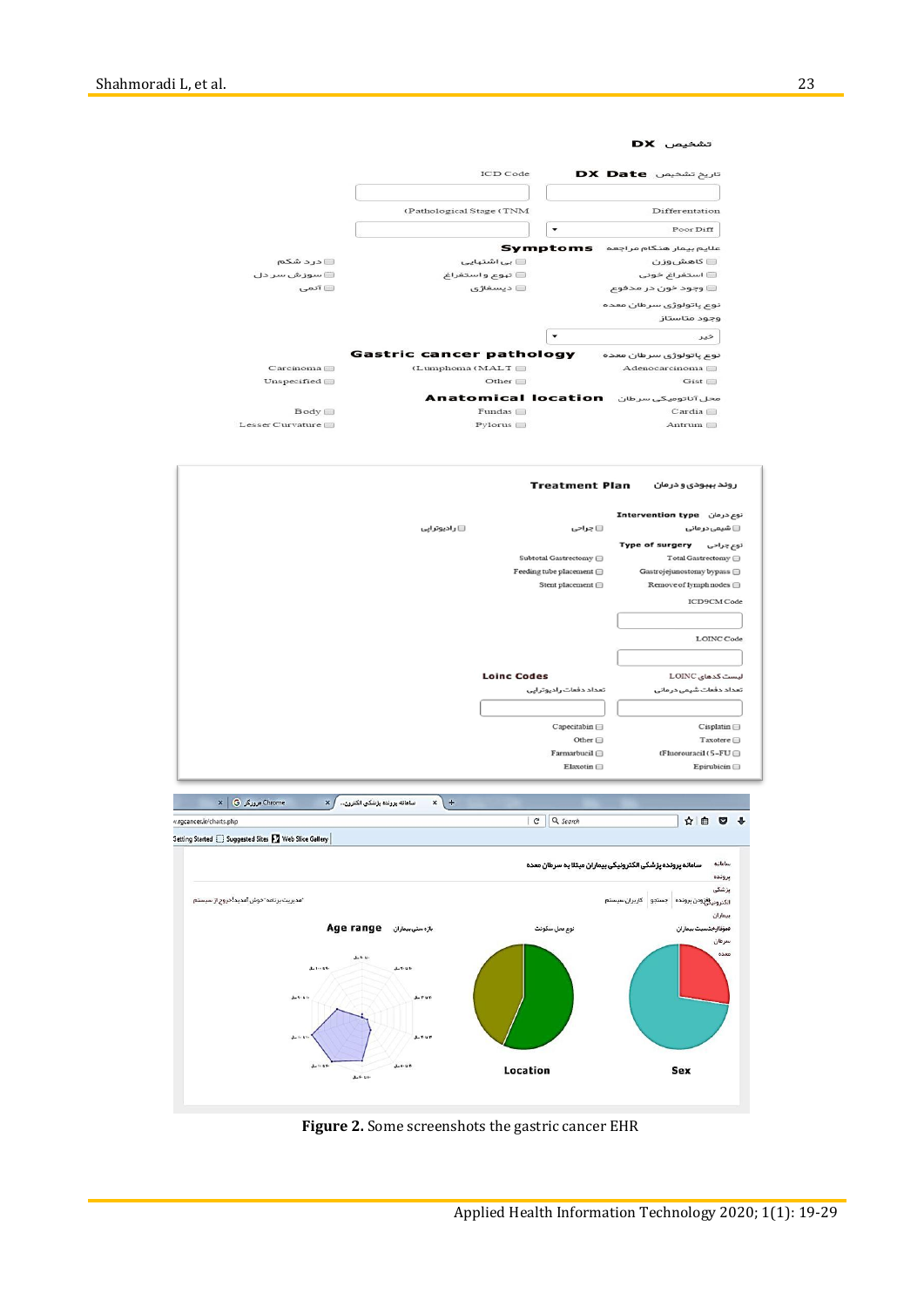| Category                |                                   | <b>Subcategory</b>                                              |  |  |  |  |
|-------------------------|-----------------------------------|-----------------------------------------------------------------|--|--|--|--|
|                         |                                   | Patient 'name                                                   |  |  |  |  |
|                         |                                   | Medical record number                                           |  |  |  |  |
|                         |                                   | National code                                                   |  |  |  |  |
| Demographic Information |                                   | Date of birth and age                                           |  |  |  |  |
|                         |                                   | Gender                                                          |  |  |  |  |
|                         |                                   | Marital status                                                  |  |  |  |  |
|                         |                                   | Contact information                                             |  |  |  |  |
|                         |                                   | Type of residence (urban, rural)                                |  |  |  |  |
|                         |                                   | Native or non-native                                            |  |  |  |  |
|                         |                                   | The individual history of cancer                                |  |  |  |  |
|                         |                                   | The family history of cancer                                    |  |  |  |  |
|                         | Medical history                   | The history of Helicobacter pylori                              |  |  |  |  |
|                         |                                   | Blood group                                                     |  |  |  |  |
|                         |                                   | Date of first cancer diagnosis                                  |  |  |  |  |
|                         | History of the<br>current illness | Problem lists at the time of referral (weight loss, anorexia,   |  |  |  |  |
|                         |                                   | abdominal pain, vomiting, nausea, heartburn, stool circulation, |  |  |  |  |
|                         |                                   | dysphagia, anemia)                                              |  |  |  |  |
|                         |                                   | Patient' age at diagnosing time                                 |  |  |  |  |
|                         | Pathology                         | Type                                                            |  |  |  |  |
|                         | information                       | Anatomic site                                                   |  |  |  |  |
|                         | Metastasis                        | Metastatic cancer or non-metastatic cancer                      |  |  |  |  |
| Clinical                | information                       | The anatomic site of Metastasis                                 |  |  |  |  |
| Information             |                                   | Differentiation stage of tumors                                 |  |  |  |  |
|                         | Treatment                         | Treatment plan or protocol                                      |  |  |  |  |
|                         |                                   | Surgical plan or type                                           |  |  |  |  |
|                         |                                   | Number of chemotherapy cycles received (with start and stop     |  |  |  |  |
|                         |                                   | dates of chemotherapy)                                          |  |  |  |  |
|                         |                                   | Number of radiation plan received                               |  |  |  |  |
|                         |                                   | Name of chemotherapy regimen (specific chemotherapy names,      |  |  |  |  |
|                         |                                   | dose (per m <sup>2</sup> , etc.) and schedule)                  |  |  |  |  |
|                         | Death                             | Cause of death                                                  |  |  |  |  |
|                         | information                       | Date of death                                                   |  |  |  |  |
|                         | Habits                            | History of smoking                                              |  |  |  |  |
|                         |                                   | Alcohol consumption                                             |  |  |  |  |
|                         |                                   | Opium consumption                                               |  |  |  |  |
|                         |                                   | Consumption of salt and ghee                                    |  |  |  |  |

**Table 1:** Approved minimum data sets of gastric cancer EHR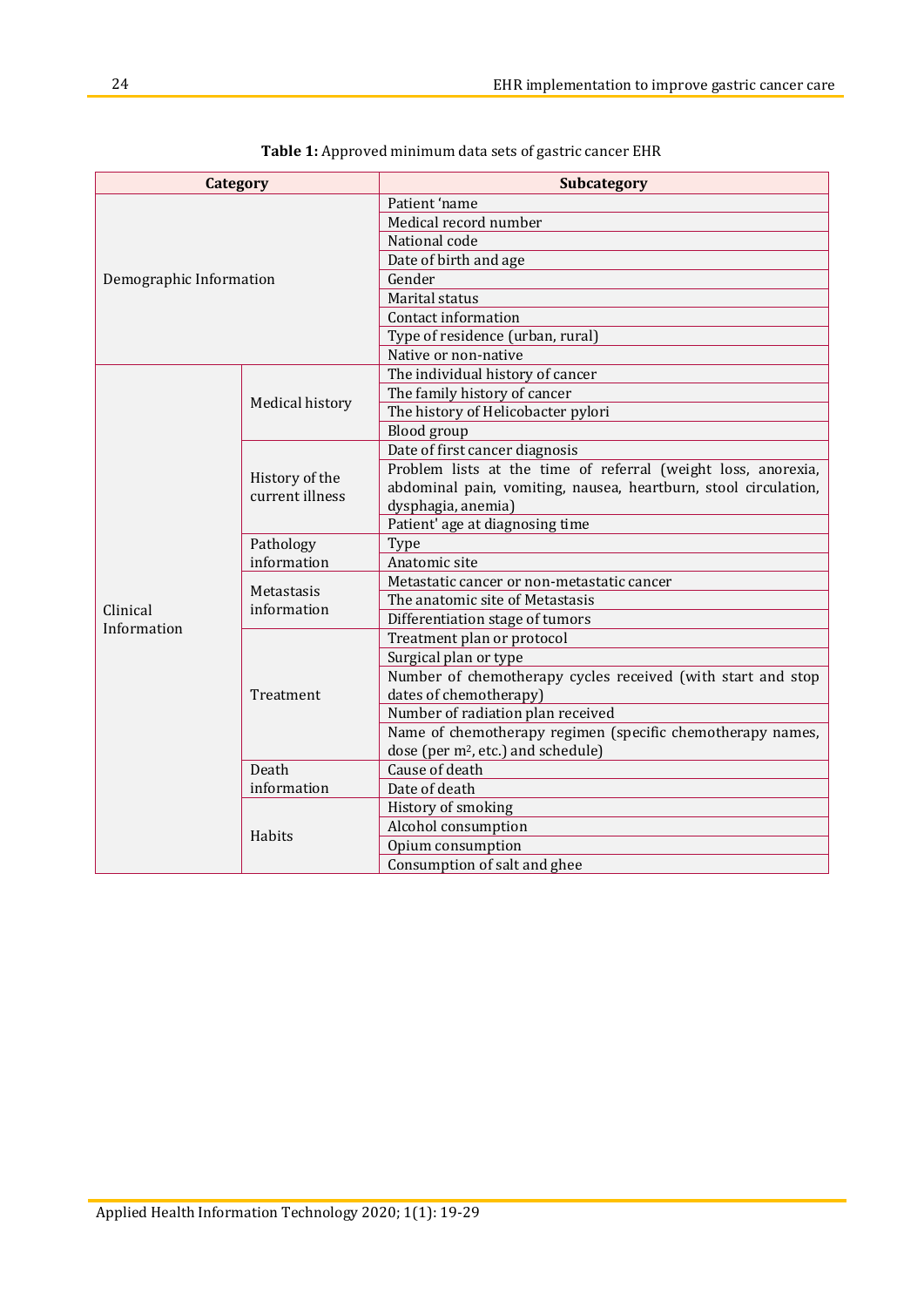| <b>Module</b>                                                                                                                                                                                             | <b>Description</b>                                                                                                                                                                                                                                                                                                                                           |  |
|-----------------------------------------------------------------------------------------------------------------------------------------------------------------------------------------------------------|--------------------------------------------------------------------------------------------------------------------------------------------------------------------------------------------------------------------------------------------------------------------------------------------------------------------------------------------------------------|--|
| Login module                                                                                                                                                                                              | Only authorized users can enter the system after a successful login.                                                                                                                                                                                                                                                                                         |  |
| The dashboard                                                                                                                                                                                             | The user can see the abstraction of the records.                                                                                                                                                                                                                                                                                                             |  |
| Adding a patient's<br>information                                                                                                                                                                         | Clinical data entered through five main axes: demographic information, present<br>medical condition, treatment plan, and information about hereditary and<br>environmental factors.                                                                                                                                                                          |  |
| History module                                                                                                                                                                                            | The patient's medical and family history which was related to the type of gastric<br>cancer (in three subsets of gastric cancer) entered separately in this section, as<br>well as the presence or absence of a history of Helicobacter pylori infection.                                                                                                    |  |
| Diagnosis module                                                                                                                                                                                          | The items include the date of diagnosis, the ICD-10 code of diagnosis, the degree<br>of differentiation, the pathological stage (TNM), and symptoms of the patient,<br>the presence or absence of metastasis, anatomical location of the tumor,<br>pathology details, and anatomical location of metastases.                                                 |  |
| Information such as chemotherapy protocol information, surgical and treatment<br>Recovery and treatment<br>codes, cause of departure, death information, and cause of death are stored<br>module<br>here. |                                                                                                                                                                                                                                                                                                                                                              |  |
| Searching module                                                                                                                                                                                          | Users can search for desired patients in this section.                                                                                                                                                                                                                                                                                                       |  |
| Reports                                                                                                                                                                                                   | This section provides a variety of reports from quantitative data in graphical<br>charts. Additionally; the user can view pathology results in the form of a<br>scanned image.                                                                                                                                                                               |  |
| Automatic coding section                                                                                                                                                                                  | The three categories of standard coding systems such as the International ICD<br>according to the ICD-10, surgical or therapeutic procedures coding system<br>based on the ICD-9-CM, and the LOINC coding system were applied. The<br>automated coding process developed in this system to assign accurate diagnosis<br>codes to intervention and protocols. |  |

### **Table 2:** Different modules of the system

*ICD*: Classification of Diseases Classification; *ICD-9-CM*: International Classification of Diseases, Version 9, Clinical Modification; *LOINC*: Logical Observation Identifier Names and Codes.

| <b>Category</b>             | <b>Question</b>                                                                                              | Completely<br>agree | <b>Agree</b> | N <sub>o</sub><br>opinion | <b>Disagree</b> | Completely<br>disagree |
|-----------------------------|--------------------------------------------------------------------------------------------------------------|---------------------|--------------|---------------------------|-----------------|------------------------|
| Suitability for<br>the task | The way in which data is<br>entered is suited to the tasks<br>I want to perform with the<br>software.        | 15(75%)             | 5(25%)       |                           |                 |                        |
|                             | I perceive the arrangement<br>of the fields on-screen as<br>sensible for the work I do<br>with the software. | 16(80%)             | 3(15%)       | 1(5%)                     |                 |                        |
|                             | Too many different steps<br>need to be performed to deal<br>with a given task.                               | 16(80%)             | $2(10\%)$    | $2(10\%)$                 |                 |                        |
|                             | The way in which data is<br>output is suited to the tasks I<br>want to perform.                              | 12(60%)             | $8(40\%)$    |                           |                 |                        |
|                             | The software is well suited<br>to the requirements of my<br>work.                                            | 16(80%)             | $4(40\%)$    |                           |                 |                        |
|                             | easily adapt<br>the<br>can<br>software for performing new<br>tasks.                                          | $10(50\%)$          | $10(50\%)$   |                           |                 |                        |
|                             | The presentation<br>of the<br>information on the screen                                                      | 14(70%)             | 6(30%)       |                           |                 |                        |

### **Table 3:** Results of usability evaluation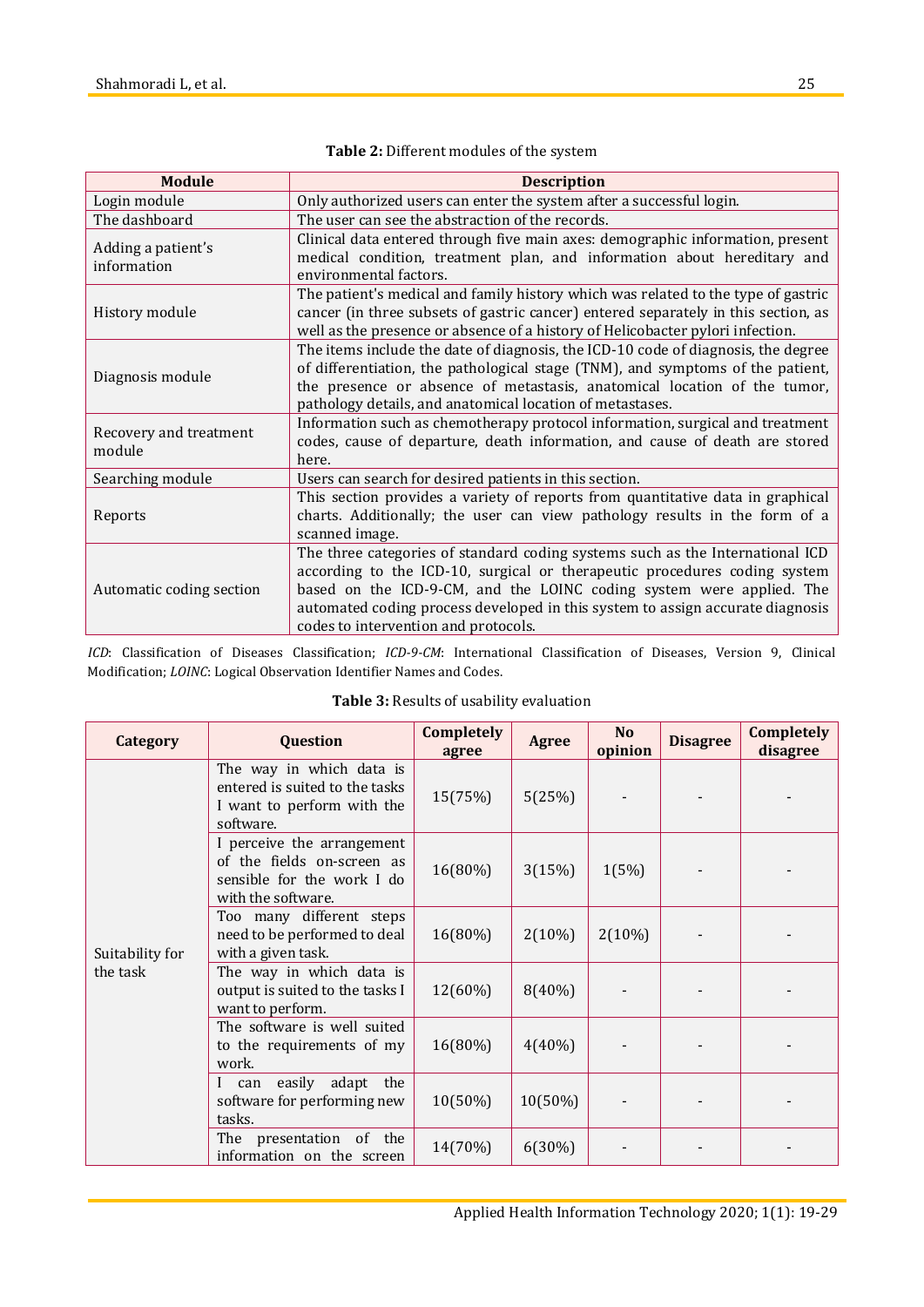| <b>Category</b>          | <b>Question</b>                                                                                                                               | Completely<br>agree | Agree     | <b>No</b><br>opinion | <b>Disagree</b> | Completely<br>disagree |
|--------------------------|-----------------------------------------------------------------------------------------------------------------------------------------------|---------------------|-----------|----------------------|-----------------|------------------------|
|                          | supports me in performing<br>my work.                                                                                                         |                     |           |                      |                 |                        |
|                          | The function implemented in<br>the software supports me in<br>performing my work.                                                             | 15(75%)             | 3(15%)    | $2(10\%)$            |                 |                        |
| Self-<br>descriptiveness | easy to<br>It<br>retrieve<br>$\overline{\mathbf{1}}$<br>information about a certain<br>entry field.                                           | 15(75%)             | 5(25%)    |                      |                 |                        |
| Controllability          | The software makes it easy<br>for me to switch between<br>different menu levels.                                                              | 12(60%)             | 6(30%)    | $2(10\%)$            |                 |                        |
|                          | The software lets me return<br>directly to the main menu<br>from any screen.                                                                  | 20(100%)            |           |                      |                 |                        |
|                          | When selecting menu items,<br>I can speed things up by<br>directly entering a letter or a<br>command code.                                    | 14(70%)             | $6(30\%)$ |                      |                 |                        |
|                          | The software allows me to<br>interrupt functions at any<br>point, even if it is waiting for<br>me to make an entry.                           | 12(60%)             | 6(30%)    | $2(10\%)$            |                 |                        |
| Error-tolerance          | When I attempt to perform a<br>destructive operation (e.g.<br>deletion of data etc.), I am<br>always first prompted to<br>confirm the action. | 15(75%)             | 5(25%)    |                      |                 |                        |
|                          | My impression is that very<br>little effort is involved in<br>correcting mistakes.                                                            | 15(75%)             | 3(15%)    | $2(10\%)$            |                 |                        |

### **Discussion**

Due to the complexity of gastric cancer care and clinical documentation, we applied a new approach by EHR implementation to facilitate cancer care management. LeBlanc et al. (23) believed that using EHR in oncology clinics could potentially lead to a significant improvement in cancer care. Kwon et al. (24) emphasized that implementation of EHR enhanced the evidence-based practices for treatment adherence and cancer care improvement.

An initial objective of this research was to improve gastric cancer care. Consequently, EHR-based gastric cancer was developed in the oncology clinic to enhance patient management and documentation. In a similar study in Japan, an EHR system was implemented to manage patients with gastric cancer at outpatient clinics to improve documentation. The results showed that developing such a system would be beneficial to improve the quality of care (25).

The development process included design, development, implementation, and evaluation. The system development method was adapted from the standard process of software development life cycle. The design phase began with a need analysis. The needs assessment was performed by direct observation. Since one of the research questions is about specifying the required datasets, the analysis phase continued with dataset determination. A multi-disciplinary committee of experts in related fields was chosen to improve the finding appropriate datasets in terms of gastric cancer. Gastric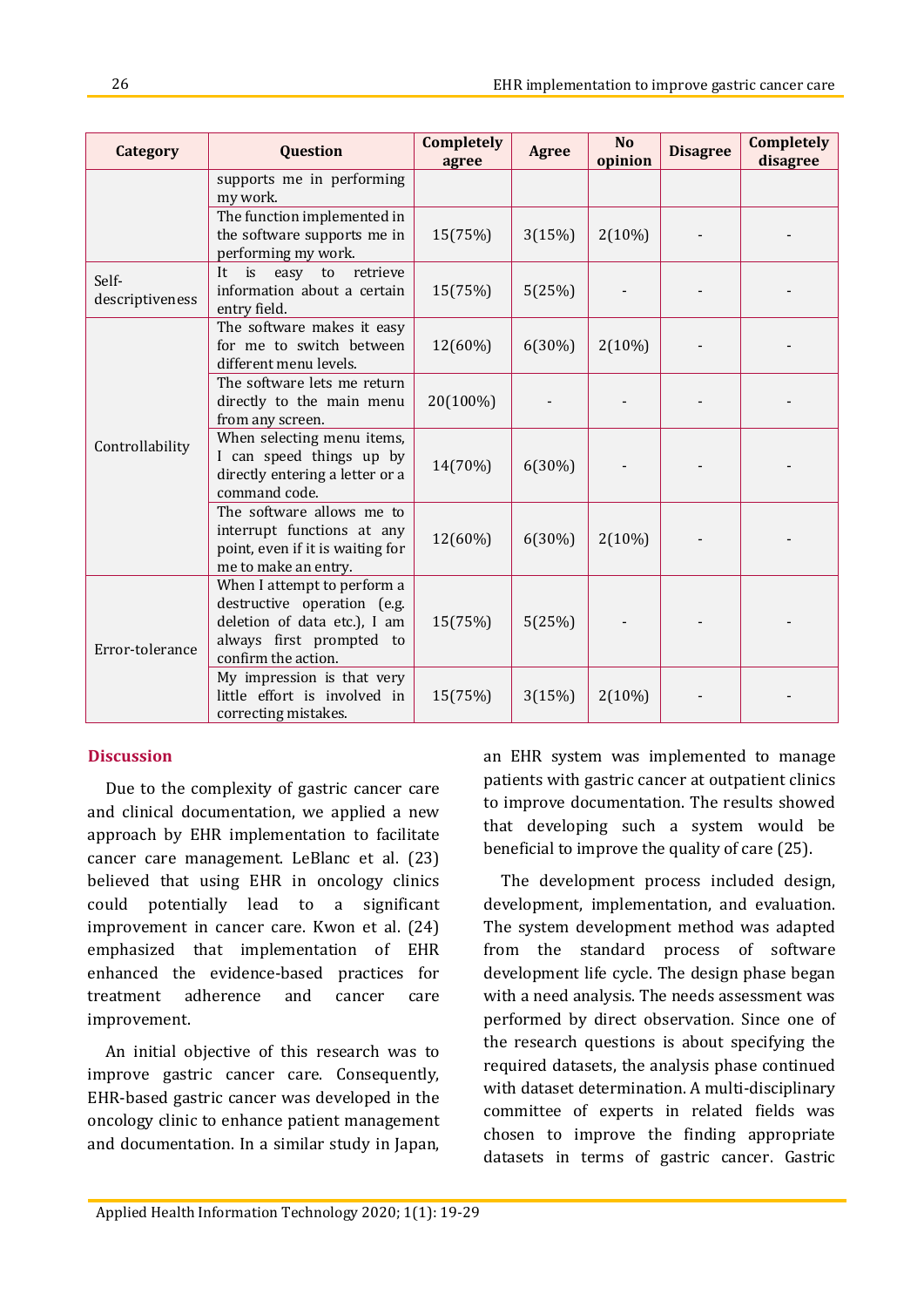cancer minimum datasets were ascertained through the combination of literature review and expert consensus meetings. The final datasets obtained through this study were matched with the datasets described by the American Society of Clinical Oncology (ASCO) (26). In addition, the development of gastric cancer minimum datasets enhanced reporting and information administration.

Based on our findings, interoperability is the most challenging subject in developing the EHR system. Data codification could be used by applying the health data standards to optimize health data exchange and information retrieval (21). According to Fasola et al. (22), standardization of the cancer care process can improve patient assessment, cancer care management, physician's communication, and epidemiological research in oncology practice. Thus, health data standards and automatic coding were considered as the main module of EHR system to produce a structured medical record for each patient.

The web-based platform was selected in this study to improve the coordination of cancer care among healthcare providers. According to Gastonia (21) and Fraccaro (22), a web-based approach could facilitate frequent follow-up and accessibility. Application of a web platform not only can solve the limitation of paper-based medical records, but also can provide sharing information among clinicians.

The third question in this research was about system evaluation. The gastric cancer EHR was implemented in the study site to assess its usability and high-quality performance. Through performance testing, the system design and specifications were significantly improved to avoid severe obstacles. In this regard, we can meet expectations of the users to some extent before final implementation. For example, we improved the search module after conducting performance testing. Later, the search module was changed, which was divided into a simple search and an advanced search to enhance system performance.

In terms of usability, the usability evaluation showed that the system met users' requirement and satisfaction. Among isometric criteria, task suitability received the highest score in this study. Other researches also emphasized the importance of task suitability to improve system usability (27-29).

The key strength of this study is the experts' collaboration in all development phases through the iterative and incremental processes. The user and staff involvement can lead to system development based on the users' expectations (30). However, because this system is only for the management of outpatients with gastric cancer, it is one of the weaknesses of this system.

This study was encountered with certain limitations. Given the limited number of participants, our findings cannot be generalized to other studies in the context of cancer care. So, more research is required to better investigate the long-term effects of the EHR system. In this regard, a randomized control trial research should be conducted to evaluate the effect of the designed system on cancer care. Development of a system for inpatient is suggested for the future researchers. The findings can be integrated to outpatient care system to improve patient management.

### **Conclusion**

The designed system was implemented successfully in the gastric cancer outpatient clinic and was utilized in the routine cancer care process. The system not only can promote patient management, but also can improve better clinical decision-making by healthcare professionals. The EHR evaluation verified the system performance and usability. The usability evaluation showed that patient information management and documentation could be improved through system implementation.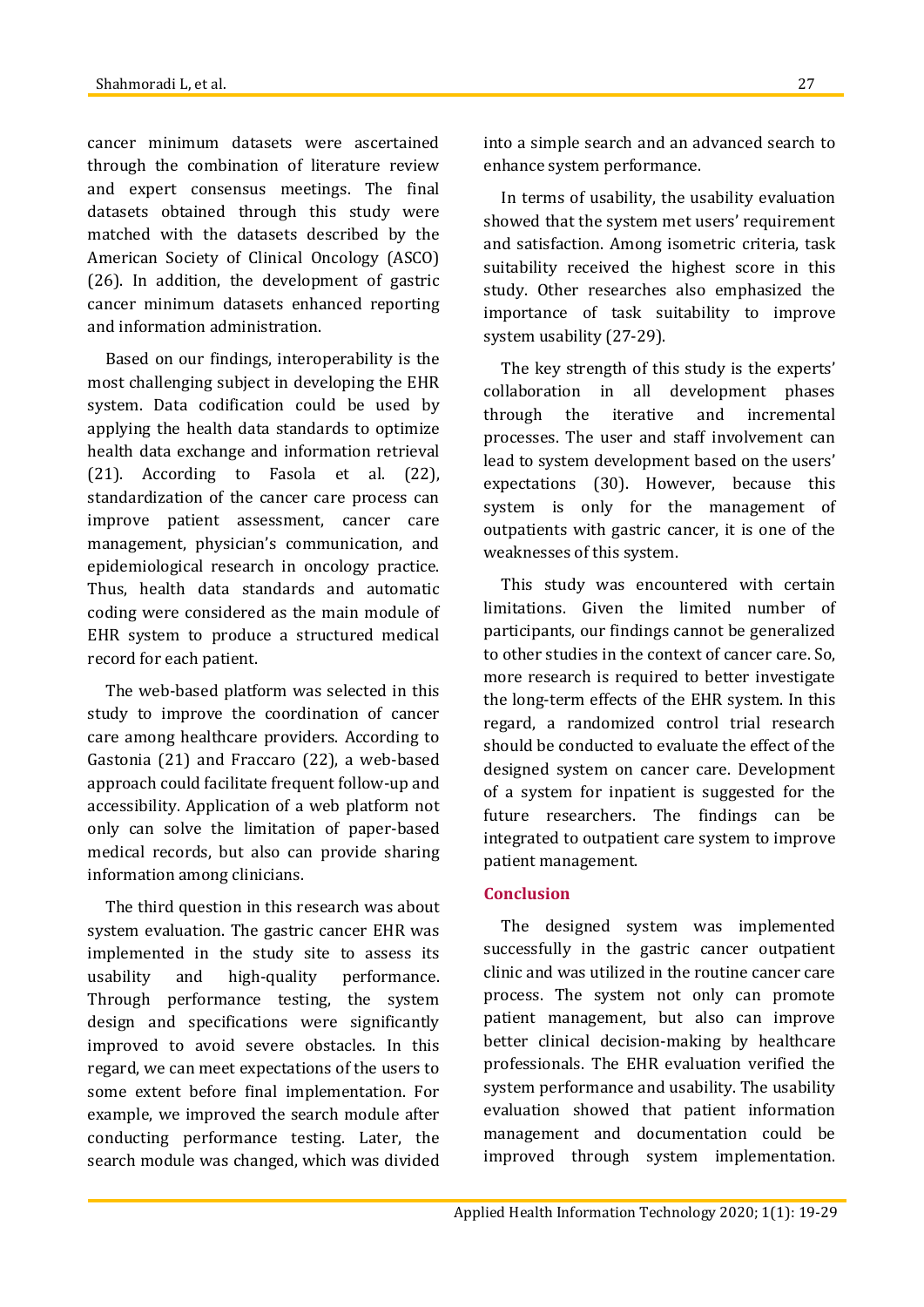Furthermore, it facilitates access to medical records due to its simple interface design.

#### **Disclaimer Statements**

- **Acknowledgments:** Special thanks go to Razi clinic in Rasht at Guilan due to their cooperation in conducting this research.
- **Conflict of interests:** None
- **Financial support or sponsorship:** This study was approved by Tehran University of Medical Sciences (M.Sc. thesis, No: 280/3/f/71)
- **Protection of Human and Animal Subjects:**  These subjects were not included in the project.
- **Authors' contributions:** All of the authors have contributed to writing the article. The corresponding author made the final proofreading

#### **References**

- 1. Jemal A, Bray F, Center MM, Ferlay J, Ward E, Forman D. Global cancer statistics. CA Cancer J Clin. 2011;61(2):69-90.
- 2. Movahedi M, Afsharfard A, Moradi A, Nasermoaddeli A, Khoshnevis J, Fattahi F, et al. Survival rate of gastric cancer in Iran. J Res Med Sci. 2009;14(6):367-73.
- 3. Hui D, Anderson L, Tang M, Park M, Liu D, Bruera E. Examination of referral criteria for outpatient palliative care among patients with advanced cancer. Supportive Care in Cancer. 2020;28(1): 295-301.
- 4. Seebacher N, Stacy A, Porter G, Merlot A. Clinical development of targeted and immune based anticancer therapies. J Exp Clin Cancer Res. 2019; 38(1):156. https://doi.org/10.1186/s13046-019- 1094-2.
- 5. Wait S, Han D, Muthu V, Oliver K, Chrostowski S, Florindi F, et al. Towards sustainable cancer care: reducing inefficiencies, improving outcomes—a policy report from the all.can initiative. J Cancer Policy. 2017;13:47-64. https://doi.org/10.1016/ j.jcpo.2017.05.004.
- 6. Walsh J, Harrison JD, Young JM, Butow PN, Solomon MJ, Masya L. What are the current barriers to effective cancer care coordination? A qualitative study. BMC Health Serv Res. 2010;10: 132.
- 7. Abdulrahman GO. The effect of multidisciplinary team care on cancer management. The Pan African Medical Journal. 2011;9:20.
- 8. Lee P-Y, Chang T-R. Application of integrative information system improves the quality and effectiveness of cancer case management. J Multidiscip Healthc. 2015;8:287-90.
- 9. Veisani Y, Delpisheh A, Sayehmiri K, Rahimi E. Survival rate estimation and its associated factors in patients with stomach cancer in Tohid Hospital in Sanandaj. Scientific Journal of Kurdistan University of Medical Sciences. 2013;18(2):1-8.
- 10. Carr LL, Zelarney P, Meadows S, Kern JA, Long MB, Kern E. Development of a cancer care summary through the electronic health record. J Oncol Pract. 2016;12(2):e231-40.
- 11. Sidhom MA, Poulsen MG. Multidisciplinary care in oncology: medicolegal implications of group decisions. The Lancet Oncol. 2006;7(11):951-4.
- 12. Ahlbrandt J, Lablans M, Glocker K, Stahl-Toyota S, Maier-Hein K, Maier-Hein L, et al. Modern information technology for cancer research: what's in IT for me? An overview of technologies and approaches. Oncology. 2018.
- 13. Ahmadi M, Rezaei H, Shahmoradi L. Electronic health record: structure, content, and evaluation. Tehran: Jafari Publication; 2008. 4-8 p.
- 14. Breitenstein MK, Liu H, Maxwell KN, Pathak J, Zhang R. Electronic health record phenotypes for precision medicine: perspectives and caveats from treatment of breast cancer at a single Institution. Clin Transl Sci. 2018;11(1):85-92.
- 15. DesRoches CM, Campbell EG, Rao SR, Donelan K, Ferris TG, Jha A, et al. Electronic health records in ambulatory care — a national survey of physicians. N Engl J Med. 2008;359(1):50-60.
- 16. Haider A, Azhar A, Tanco KC, Naqvi SMAA, Epner M, Reddy AS, et al. Cancer patients' perceptions of physicians who use an integrated electronic health record (EHR) approach during clinic visits: A double-blinded randomized clinical trial (RCT). Journal of Clinical Oncology. 2020;38(15\_suppl): e24201-e.
- 17. Burton LC, Anderson GF, Kues IW. Using electronic health records to help coordinate care. The Milbank Quarterly. 2004;82(3):457-81.
- 18. Kerwin TC, Leighton H, Buch K, Avezbadalov A, Kianfar H. The effect of adoption of an electronic health record on duplicate testing. Cardiol Res Pract. 2016;2016:5.
- 19. van Egdom LSE, Lagendijk M, van der Kemp MH, van Dam JH, Mureau MAM, Hazelzet JA, et al. Implementation of value based breast cancer care. Eur J Surg Oncol. 2019;45(7):1163-70.
- 20. Garcia SF, Wortman K, Cella D, Wagner LI, Bass M, Kircher S, et al. Implementing electronic health record–integrated screening of patient-reported symptoms and supportive care needs in a comprehensive cancer center. Cancer. 2019; 125(22): 4059-68.
- 21. Safdari R, Dargahi H, Shahmoradi L, Farzaneh Nejad A. Comparing four softwares based on ISO 9241 part 10. J MED SYST. 2012;36(5):2787-93.